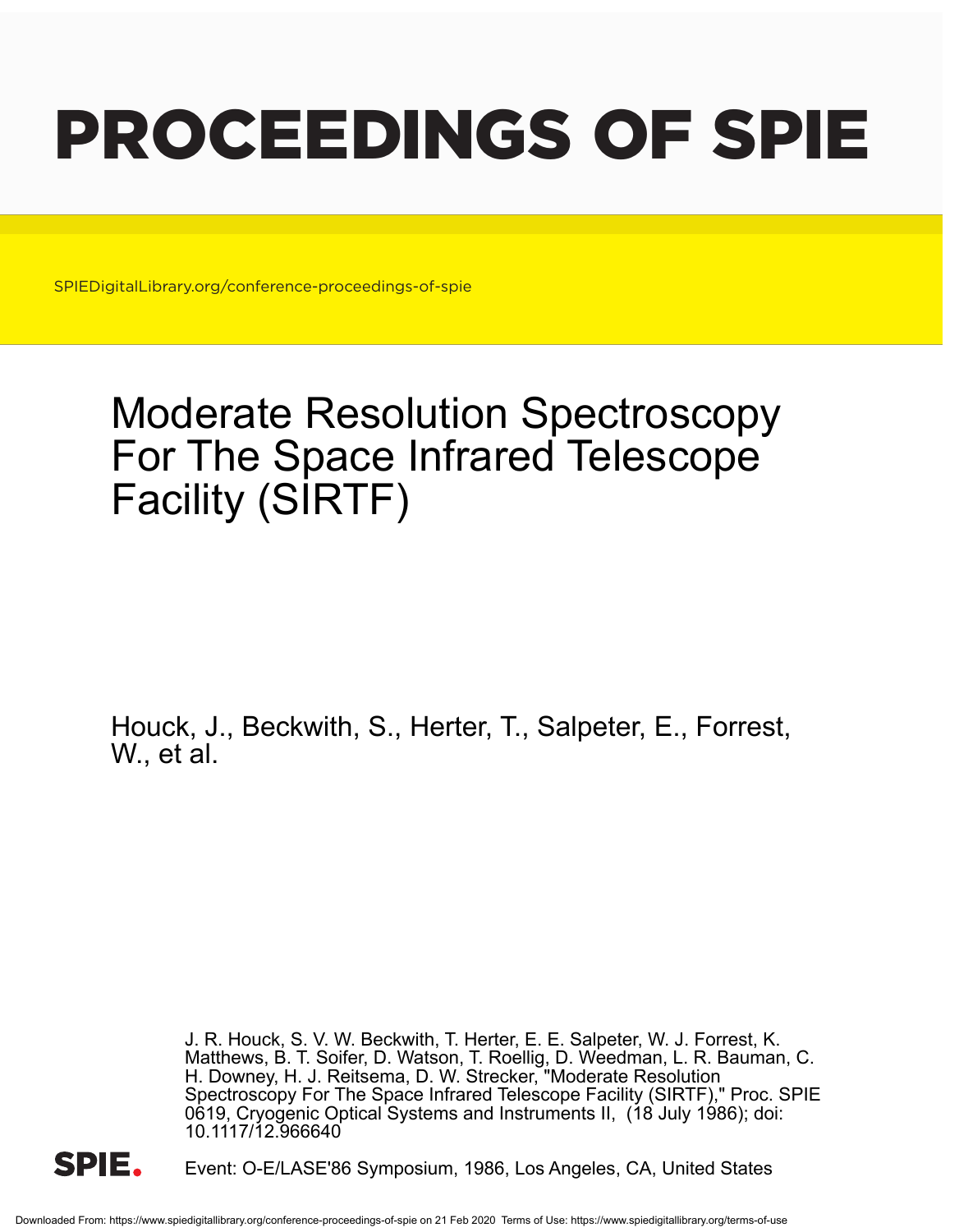Moderate resolution spectroscopy for the Space Infrared Telescope Facility (sIRTF) Moderate resolution spectroscopy for the Space Infrared Telescope Facility (SIRTF)

J. R. Houck, S. V. W. Beckwith, T. Herter, E. E. Salpeter J. R. Houck, S. V. W. Beckwith, T. Herter, E. E. Salpeter Department of Astronomy, Center for Radiophysics and Space Research, Cornell University, Department of Astronomy, Center for Radiophysics and Space Research, Cornell University, Ithaca, New York, 14953 Ithaca, New York, 14953

> W. J. Forrest W. J. Forrest Department of Physics and Astronomy, University of Rochester, Department of Physics and Astronomy, University of Rochester, Rochester, New York, 14627 Rochester, New York, 14627

K. Matthews, B. T. Soifer, D. Watson K. Matthews, B. T. Soifer, D. Watson Downs Lab. 320 -47, California Institute of Technology, Pasadena, California, 91125 Downs Lab. 320-47, California Institute of Technology, Pasadena, California, 91125

T. Roellig T. Roellig Mail Stop 245 -6, Building 245, NASA -Ames Research Center, Moffett Field, Mail Stop 245-6, Building 245, NASA-Ames Research Center, Moffett Field, California, 94035 California, 94035

D. Weedman D. Weedman Astronomy Department, Pennsylvania State University, 525 Davey Lab, University Park, Astronomy Department, Pennsylvania State University, 525 Davey Lab, University Park, Pennsylvania, 16802 Pennsylvania, 16802

L. R. Bauman, C. H. Downey, H. J. Reitsema, D. W. Strecker L. R. Bauman, C. H. Downey, H. J. Reitsema, D. W. Strecker Ball Aerospace Corporation, P. 0. Box 1062, Boulder, Colorado, 80306 Ball Aerospace Corporation, P. O. Box 1062, Boulder, Colorado, 80306

Abstract Abstract

A conceptual design for an infrared spectrometer capable of both low resolution ( $\lambda/\Delta-\lambda$ = 50; 2.5 -200 microns) and moderate resolution (1000; 4 -200 microns) and moderate resolution (1000; 4 -200 microns) has been developed. This facility instrument will permit the spectroscopic study in the infrared of objects ranging from within the solar system to spectroscopic study in the infrared of objects ranging from within the solar system to distant galaxies. distant galaxies. = 50; 2.5-200 microns) and moderate resolution (1000; 4-200 microns) and moderate resolution (1000; 4-200 microns) has been developed. This facility instrument will permit the

The spectroscopic capability provided by this instrument for SIRTF will give astrono-The spectroscopic capability provided by this instrument for SIRTF will give astronomers orders of magnitude greater sensitivity for the study of faint objects than had been previously available. The low resolution mode will enable detailed studies of the continuum radiation. The moderate resolution mode of the instrument will permit studies of a uum radiation. The moderate resolution mode of the instrument will permit studies of a wide range of problems, from the infrared spectral signatures of small outer solar system wide range of problems, from the infrared spectral signatures of small outer solar system bodies such as Pluto and the satellites of the giant planets, to investigations of more bodies such as Pluto and the satellites of the giant planets, to investigations of more luminous active galaxies and QSOs at substantially greater distances. luminous active galaxies and QSOs at substantially greater distances. mers orders of magnitude greater sensitivity for the study of faint objects than had been previously available. The low resolution mode will enable detailed studies of the contin-

A simple design concept has been developed for the spectrometer which supports the A simple design concept has been developed for the spectrometer which supports the science investigation with practical cryogenic engineering. Operational flexibility is science investigation with practical cryogenic engineering. Operational flexibility is preserved with a minimum number of mechanisms. The five modules share a common aperture, and all gratings share a single scan mechanism. High reliability is achieved through use of flight -proven hardware concepts and redundancy. The design controls the heat load into the SIRTF cryogen, with all heat sources other than the detectors operating at 7K and isolated from the 4K cold station. Two-dimensional area detector arrays are used in the  $2.5\text{--}120$ µm bands to simultaneously monitor adjacent regions in extended objects and to measure the background near point sources. measure the background near point sources. preserved with a minimum number of mechanisms. The five modules share a common aperture, and all gratings share a single scan mechanism. High reliability is achieved through use of flight-proven hardware concepts and redundancy. The design controls the heat load into the SIRTF cryogen, with all heat sources other than the detectors operating at 7K and

# Introduction Introduction

Through the study of spectral lines and energy distributions, it is possible to gain Through the study of spectral lines and energy distributions, it is possible to gain unique insight into the physical phenomena that characterize our universe. Spectra of unique insight into the physical phenomena that characterize our universe. Spectra of distant galaxies revealed the cosmological expansion of the universe and ultimately led to distant galaxies revealed the cosmological expansion of the universe and ultimately led to the discovery of quasars. Radial velocity is still the primary characteristic used to the discovery of quasars. Radial velocity is still the primary characteristic used to determine the distance of extragalactic objects. Many celestial objects are identified determine the distance of extragalactic objects. Many celestial objects are identified almost exclusively through spectral lines, for example, quasars, Seyfert galaxies and interstellar clouds. Spectra have provided the bulk of our knowledge about the chemical composition, excitation state, density and temperature of galactic and extragalactic composition, excitation state, density and temperature of galactic and extragalactic objects; spectroscopy is an invaluable tool in the study of most astronomical phenomena. objects; spectroscopy is an invaluable tool in the study of most astronomical phenomena. almost exclusively through spectral lines, for example, quasars, Seyfert galaxies and interstellar clouds. Spectra have provided the bulk of our knowledge about the chemical

Infrared lines are less effected by extinction and scattering than are optical and UV Infrared lines are less effected by extinction and scattering than are optical and UV lines, and because most of their intrinsic emissivities are temperature insensitive, these lines, and because most of their intrinsic emissivities are temperature insensitive, these lines are well suited to the study of many interesting problems. When combined with UV, lines are well suited to the study of many interesting problems. When combined with UV, optical, and radio data, 'infrared measurements help generate a complete physical picture of optical, and radio data, Infrared measurements help generate a complete physical picture of an object. an object.

Unfortunately, ground -based infrared spectroscopy is plagued by large backgrounds due Unfortunately, ground-based infrared spectroscopy is plagued by large backgrounds due This paper was also published in SPIE Vol. 589, Instrumentation for Optical Remote Sensing from Space, J. S. Seeley, J. W. Lear, Eds. (1986).

SPIE Vol 619 Cryogenic Optical Systems and Instruments II (1986) / 69 **SPIE Vol. 619 Cryogenic Optical Systems and Instruments II (1986) / 69**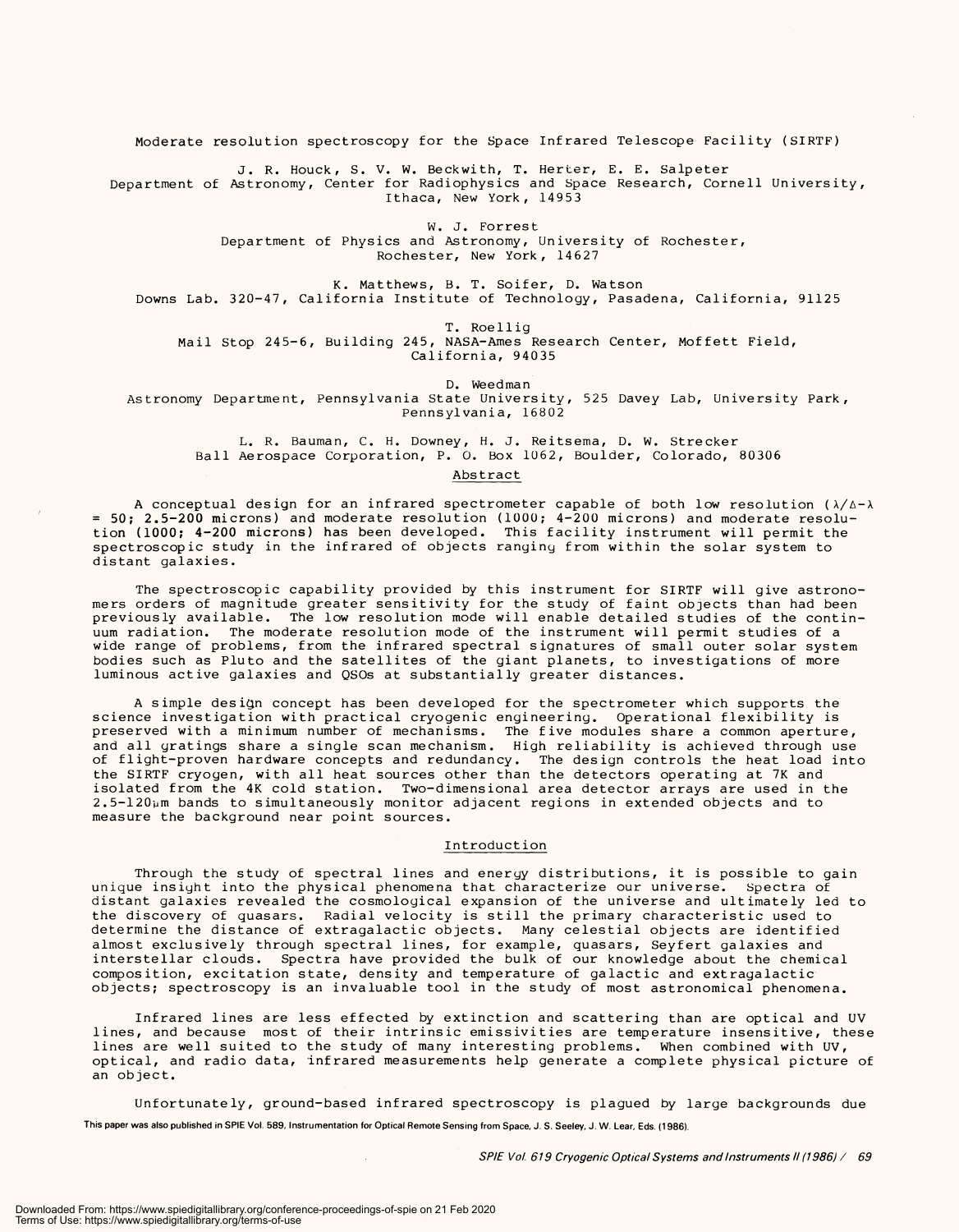to atmospheric and telescope emission and by atmospheric attenuation. SIRTF will remove limiting factors and place infrared spectroscopy on a par with optical work. We have designed a spectrometer for SIRTF which will take advantage of the unique low background designed a spectrometer for SIRTF which will take advantage of the unique low background environment provided by SIRTF. The spectrometer is designed to be versatile while main-environment provided by SIRTF. The spectrometer is designed to be versatile while maintaining simplicity for dependability and ease-of-use. It will cover the 2.5 <  $\lambda$  < 200  $\mu$ m wavelength range in both low- and high -resolution modes making the instrument applicable to wavelength range in both low- and high-resolution modes making the instrument applicable to a wide range of problems in astrophysics. <sup>a</sup>wide range of problems in astrophysics. to atmospheric and telescope emission and by atmospheric attenuation. SIRTF will remove limiting factors and place infrared spectroscopy on a par with optical work. We have

## Scientific objectives Scientific objectives

The spectrometer will enable the study of a broad class of astrophysical topics, The spectrometer will enable the study of a broad class of astrophysical topics, ranging from ranging from

- (1) The determination of the integrated properties of galaxies (e.g., shift/ (1) The determination of the integrated properties of galaxies (e.g., shift/ luminosity, thermal vs nonthermal mechanisms, large -scale kinematics), to luminosity, thermal vs nonthermal mechanisms, large-scale kinematics), to
- (2) Studies of the distribution of different properties within individual (2) Studies of the distribution of different properties within individual galaxies (e.g., star formation rates and elemental abundance gradients), to galaxies (e.g., star formation rates and elemental abundance gradients), to
- (3) Problems involving individual objects within a galaxy (e.g., regions of star (3) Problems involving individual objects within a galaxy (e.g., regions of star formation, planetary nebulae), to formation, planetary nebulae), to
- (4) Investigations of the outer reaches of our solar system (e.g., the outer planets, (4) Investigations of the outer reaches of our solar system (e.g., the outer planets, coplanets, comets and asteroids). coplanets, comets and asteroids).

Below we outline several illustrative examples of the different classes of problems Below we outline several illustrative examples of the different classes of problems that can be studied using the SIRTF infrared spectrometer. that can be studied using the SIRTF infrared spectrometer.

Emission line fluxes will be measured using the high -resolution mode of the spectrome-Emission line fluxes will be measured using the high-resolution mode of the spectrometer. In this mode it will be possible to separate and identify most of the important diag-ter. In this mode it will be possible to separate and identify most of the important diagnostic lines needed to probe the physical condition of individual objects such as HII nostic lines needed to probe the physical condition of individual objects such as HII regions, molecular clouds, and planetary nebulae. Many ions are available for determining regions, molecular clouds, and planetary nebulae. Many ions are available for determining the excitation state as well as the density structure of these objects. Infrared lines the excitation state as well as the density structure of these objects. Infrared lines also allow the examination of global properties and hence phenomena such as the clumpiness also allow the examination of global properties and hence phenomena such as the dumpiness (density structure) of HII regions. Cloud fragmentation and star formation processes can (density structure) of HII regions. Cloud fragmentation and star formation processes can be examined in this manner by selecting regions with differing dynamical age (rms density or size). Ions such as OI and CII serve as diagnostics of the low-excitation component of the interstellar medium. These lines can be spatially mapped in our galaxy and nearby the interstellar medium. These lines can be spatially mapped in our galaxy and nearby galaxies to aid in understanding the thermal equilibium of the interstellar medium. Emis-galaxies to aid in understanding the thermal equilibium of the interstellar medium. Emission from OH, CO, H $_{2}$ O and H $_{2}$  due to molecular shocks Will be readily detectable with the spectrometer. These lines will provide insight into the densities, temperatures and physical structure of these shocked regions. physical structure of these shocked regions. be examined in this manner by selecting regions with differing dynamical age (rms density or size). Ions such as OI and CII serve as diagnostics of the low-excitation component of sion from OH, CO, H $_2$ O and H $_2$  due to molecular shocks Will be readily detectable with the spectrometer. These lines will provide insight into the densities, temperatures and

The problem of the chemical evolution of galaxies is an exciting, rich area of study, requiring knowledge of the processes of star formation, stellar evolution, nucleosynthesis, mass loss, and mixing within the interstellar medium. Studies of these processes will mass loss, and mixing within the interstellar medium. Studies of these processes will contribute directly to our understanding of the problems of normal and starburst galaxy contribute directly to our understanding of the problems of normal and starburst galaxy evolution, initial stellar mass functions under different environmental conditions, the evolution, initial stellar mass functions under different environmental conditions, the hidden mass problem and planet formation. The spectrometer will allow the measurement of hidden mass problem and planet formation. The spectrometer will allow the measurement of abundances and physical conditions in galaxies to well beyond the Virgo cluster. Searches abundances and physical conditions in galaxies to well beyond the Virgo cluster. Searches for abundance gradients in nearby galaxies can be performed uninhibited by the temperature for abundance gradients in nearby galaxies can be performed uninhibited by the temperature and /or extinction effects which often complicate other studies. and/or extinction effects which often complicate other studies. The problem of the chemical evolution of galaxies is an exciting, rich area of study, requiring knowledge of the processes of star formation, stellar evolution, nucleosynthesis,

Studies of stellar and dust continuum emission under zodiacal and galactic background Studies of stellar and dust continuum emission under zodiacal and galactic background limited conditions will be performed using the low- resolution mode of the spectrometer. limited conditions will be performed using the low-resolution mode of the spectrometer. Because solid-state emission and absorption features, such as the 10-micron silicate feature and the various "unidentified" infrared features, can be unambiguously recognized, this mode will provide opportunities for examining dust properties, dust content and this mode will provide opportunities for examining dust properties, dust content and stellar content in many galactic and extragalactic objects. Low -resolution spectroscopy stellar content in many galactic and extragalactic objects. Low-resolution spectroscopy will be essential in the determination of the redshifts of objects with moderate to high will be essential in the determination of the redshifts of objects with moderate to high redshifts which have no optical identification. The low- resolution spectrometer will provide complementary observations to aid in the identification of sources detected with the other SIRTF instruments which may have infrared to visible luminosities even greater the other SIRTF instruments which may have infrared to visible luminosities even greater than those detected by IRAS (i.e., > 1000:1). than those detected by IRAS (i.e., > 1000:1). Because solid-state emission and absorption features, such as the 10-micron silicate feature and the various "unidentified" infrared features, can be unambiguously recognized, redshifts which have no optical identification. The low-resolution spectrometer will provide complementary observations to aid in the identification of sources detected with

## Spectrometer description Spectrometer description

The spectrometer was designed to provide the resolution and sensitivity required to The spectrometer was designed to provide the resolution and sensitivity required to accomplish the scientific programs outlined above. One of the primary design goals was to accomplish the scientific programs outlined above. One of the primary design goals was to develop a very general instrument with the flexibility needed to support the wide variety develop a very general instrument with the flexibility needed to support the wide variety of new scientific programs likely to appear in the next few years. Additional design of new scientific programs likely to appear in the next few years. Additional design considerations include the desire to maximize the use of developed technologies and maximize considerations include the desire to maximize the use of developed technologies and maximize

70  $\,$  / SPIE Vol. 619 Cryogenic Optical Systems and Instruments II (1986)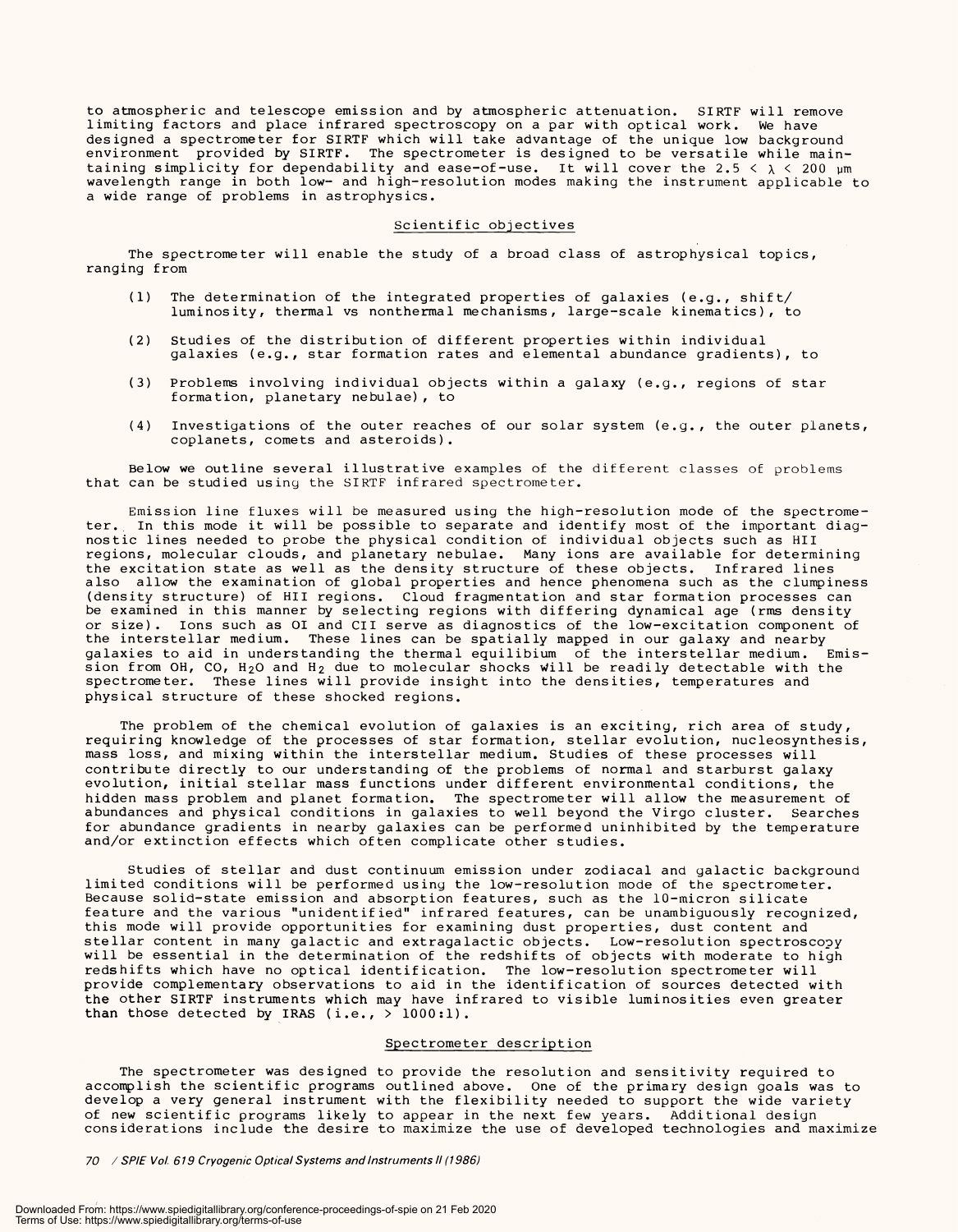the instrumental complexity while incorporating the very best detectors available. The the instrumental complexity while incorporating the very best detectors available. The current conceptual design employs five separate spectrometer modules. A schematic is current conceptual design employs five separate spectrometer modules. A schematic is shown in Figure 1. The light from the main telescope encounters filter and aperture wheels shown in Figure 1. The light from the main telescope encounters filter and aperture wheels before being steered into one of the five modules by the beam diverter mirror. A Cassi-before being steered into one of the five modules by the beam diverter mirror. A Cassigrain collimator delivers the light to the dispersing element, in this case one of the two grain collimator delivers the light to the dispersing element, in this case one of the two gratings that are mounted back-to-back on the same shaft. (A  $180$ -deyree rotation of the grating shaft brings the other grating into use.) Following the disperser a camera mirror reimages the entrance aperture onto the detector array.  $\overline{\phantom{a}}_{\phantom{a}\text{0000}}$ gratings that are mounted back-to-back on the same shaft. (A 180-degree rotation of the grating shaft brings the other grating into use.) Following the disperser <sup>a</sup>camera mirror



Figure 1. A schematic diagram of the Figure 1. A schematic diagram of the optical configuration for one of five optical configuration for one of five of the spectrometers modules. See of the spectrometers modules. See text for details. text for details.

Each of the five modules has separate collimating, Each of the five modules has separate collimatiny, dispersing and camera optics as well as separate detec-dispersing and camera optics as well as separate detector arrays. However, they do share a common grating tor arrays. However, they do share a common grating shaft. Although this provides a serious failure mode,  $\,$   $\,$   $\,$   $\,$   $\,$   $\,$ it eliminates the need for five separate grating  $\mathrm{drives.}$  sen: The drive for the single grating shaft has two redundant  $p$ ri: torque motors and shaft encoders. Any motor -encoder pair torque motors and shaft encoders. Any motor-encoder pair can be used control the shaft orientation. This provides the necessary redundancy to insure can be used control the shaft orientation. This provides the necessary redundancy to insure reliable operation for the long lifetime needed. reliable operation for the long lifetime needed. shaft. Although this provides a serious failure mode, it eliminates the need for five separate grating drives.



Figure 2. Resolution of SIRTF Figure 2. Resolution of SIRTF spectrometer as a function of spectrometer as a function of wavelength. Each curve repre-wavelength. Each curve represents a given grating (or sents a given grating (or prism) and filter combination. prism) and filter combination.

Figure 2 shows the spectrometer's resolution as a function of wavelength for the vari-Figure 2 shows the spectrometer's resolution as a function of wavelength for the various modules in the current concept. For line observations, a resolution of approximately ous modules in the current concept. For line observations, a resolution of approximately 1,000 is provided from 4 to 120 microns. A lower resolution of about 50 will be available 1,000 is provided from 4 to 120 microns. A lower resolution of about 50 will be available from 2.5 to 120 microns for continuum observations. A single resolution of about 300 will from 2.5 to 120 microns for continuum observations. A single resolution of about 300 will be provided from 120 to 200 microns. A higher resolution at these long wavelengths would be provided from 120 to 200 microns. A higher resolution at these long wavelengths would require unacceptably large optics. Figures 3 and 4 show the spectrometer sensitivity to require unacceptably large optics. Figures 3 and 4 show the spectrometer sensitivity to continuum and line radiation. continuum and line radiation.



Figure 3. The sensitivity-to-continuum radiation<br>of the low- and high-resolution modes of the spectometer is compared to IRAS. Data for several tometer is compared to IRAS. Data for several astronomical objects are scaled to greater distances  $\overline{a}$ are shown. The figure shows the spectrometer can are shown. The figure shows the spectrometer can study starburst galaxies (such as NGC 3690) to study starburst galaxies (such as NGC 3690) to beyond z=1. A Galactic Center like our own can be studied to distances well beyond the Virgo Cluster. studied to distances well beyond the Virgo Cluster.



Figure 4. Sensitivity of high - Figure 4. Sensitivity of highresolution spectrometer for resolution spectrometer for line detection. Expected fluxes line detection. Expected fluxes for known sources scaled to for known sources scaled to larger distances are indicated larger distances are indicated for comparison. for comparison.

SPIE Vol 619 Cryogenic Optical Systems and Instruments II (1986) / 71 SPIE Vol. 619 Cryogenic Optical Systems and Instruments II (1986) / <sup>71</sup>